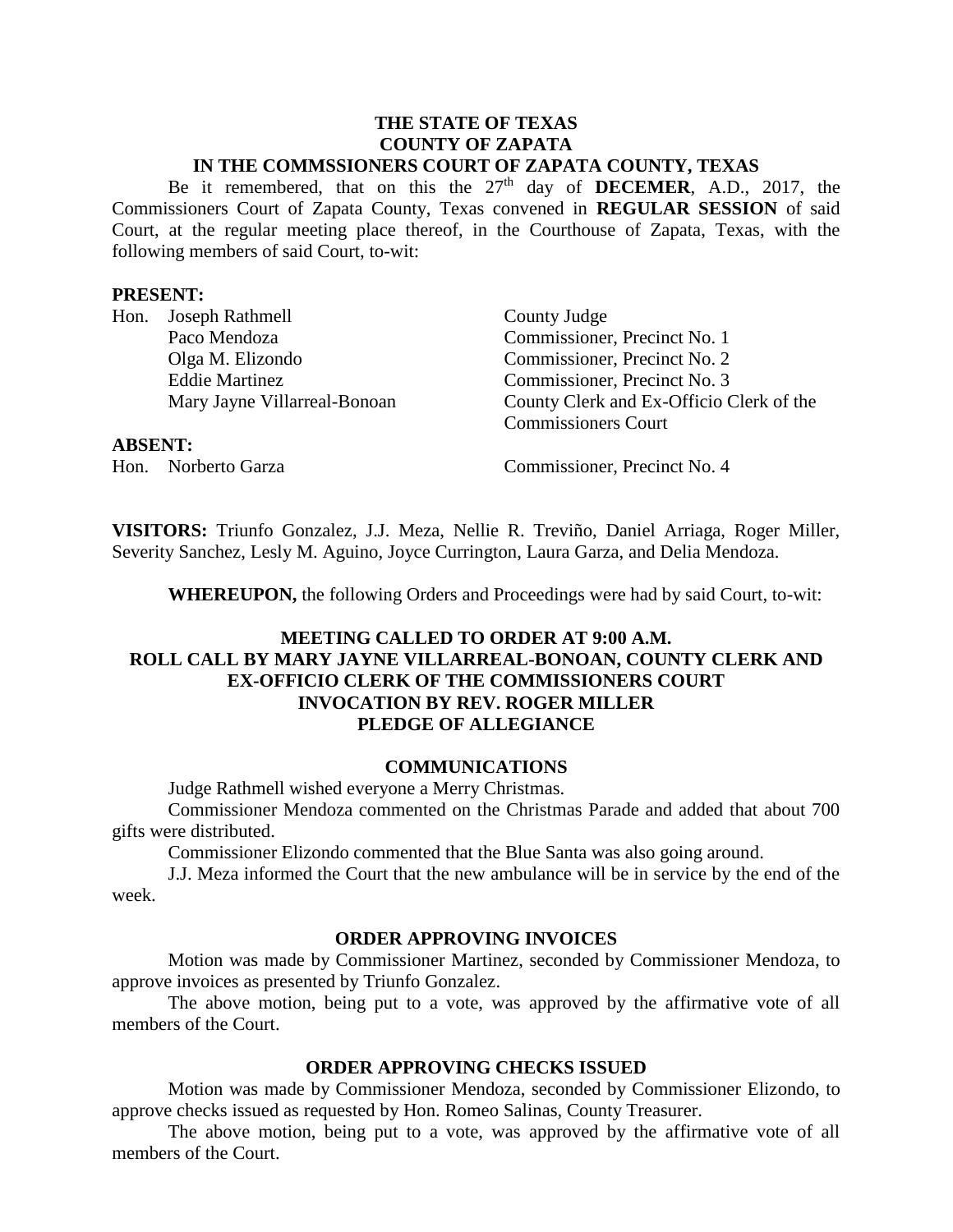## **PRESENTATION BY SEVERITA SANCHEZ, EXECUTIVE DIRECTOR OF CHILDREN'S ADVOCACY CENTER OF WEBB COUNTY**

Ms. Severita Sanchez, Executive Director – Children's Advocacy Center of Webb County, gave a presentation of services provided to Zapata by the Children's Advocacy Center (CAC) of Webb County. The program was started in 1993 by former District Attorney Joe Rubio. Ms. Sanchez makes presentations at school districts. The program is a nonprofit organization and it serves Zapata, Webb and Jim Hogg counties. She stated that she needs office space which will be occupied once a week; a counselor and crime victims coordinator will be available. She stated that she would like to try the program for one year in Zapata county.

## **ORDER APPROVING REIMBURSEMENT OF OVERPAID FEMA FUNDS DURING HURRICANE ALEX**

Motion was made by Commissioner Mendoza, seconded by Commissioner Martinez, to approve the reimbursement of overpaid FEMA funds used during Hurricane Alex, to be paid in two payments ½ out of FY 2017-2018 budget and the second ½ out of FY 2018-2019 budget as requested by Hon. Joe Rathmell, County Judge.

The above motion, being put to a vote, was approved by the affirmative vote of all members of the Court.

# **ORDER APPROVING USE OF COUNTY OWNED SPACE BY CHILDREN'S ADVOCACY CENTER**

Motion was made by Commissioner Martinez, seconded by Commissioner Mendoza, to approve the use of county owned space, former DPS office, by the Children's Advocacy Center of Webb County. The CAC of Webb County will use the space once a week to provide services to the youth of Zapata County as requested by Hon. Paco Mendoza, Commissioner, Pct .1.

The above motion, being put to a vote, was approved by the affirmative vote of all members of the Court.

#### **ORDER TO TABLE REQUEST BY COMMISSIONER GARZA REGARDING REPAIR/REPLACEMENT OF SECURITY CAMERAS AT ZAPATA COUNTY COURTHOUSE**

Motion was made by Commissioner Mendoza, seconded by Commissioner Martinez, to table request by Commissioner Garza, regarding repair/replacement of all security cameras at the Zapata County Courthouse.

The above motion, being put to a vote, was approved by the affirmative vote of all members of the Court.

# **ORDER APPROVING PAYMENT OF INVOICE FOR PRINTER TONER FROM TECHNOLOGY FUND**

Motion was made by Commissioner Elizondo, seconded by Commissioner Mendoza, to approve the payment of an invoice totaling \$905.92 for printer toner from the Technology Fund for Justice of the Peace, Precinct 2 office as requested by Hon. Juana Maria Gutierrez, Justice of the Peace, Pct. 2.

The above motion, being put to a vote, was approved by the affirmative vote of all members of the Court.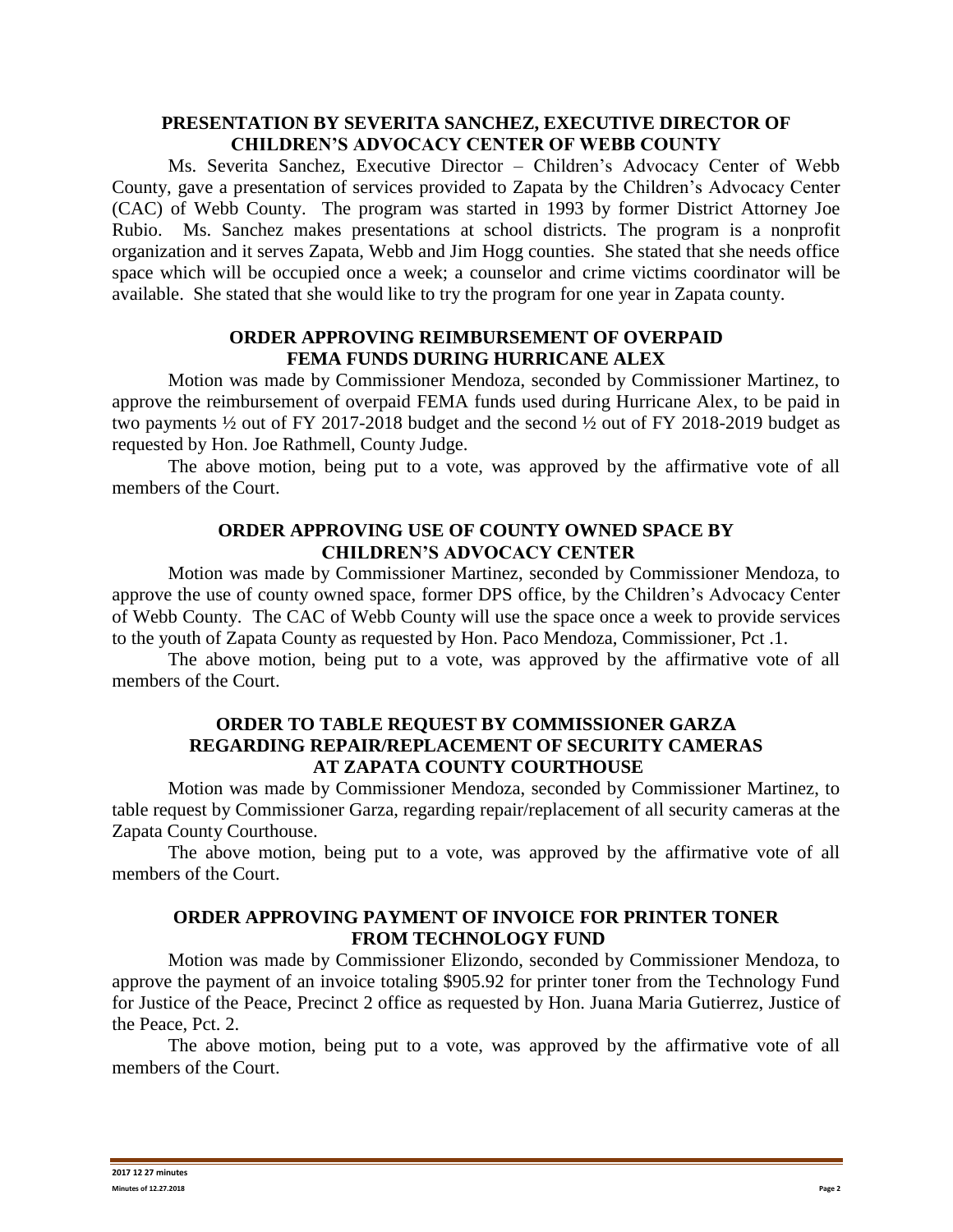# **ORDER APPROVING PAY INCREASE FOR MICHAEL R. BONOAN FOR FULFILLING REQUIRMENTS TO PRACTICE AS CLASS D OPERATOR**

Motion was made by Commissioner Martinez, seconded by Commissioner Elizondo, to approve a pay increase for Michael R. Bonoan, from \$13.54 per hour to \$14.79 per hour. Mr. Bonoan has fulfilled all requirements of the State of Texas and is authorized to practice as a Class D Operator. Funding will be obtained from line item 08-602-227, License Stipend as requested by Carlos Treviño, Water Plant Manager.

The above motion, being put to a vote, was approved by the affirmative vote of all members of the Court.

## **ORDER APPROVING SERVICE AGREEMENT WITH SIMPLEXGRINNEL TO REBUILD FIRE PUMP AT ZAPATA COUNTY COURTHOUSE**

Motion was made by Commissioner Mendoza, seconded by Commissioner Martinez, to approve a service agreement with SimplexGrinnell to rebuild the fire pump at the Zapata County Courthouse as requested by Maria Gutierrez, Courthouse Maintenance.

The above motion, being put to a vote, was approved by the affirmative vote of all members of the Court.

# **ORDER APPROVING PURCHASE OF NEW DESKTOP COMPUTER FOR 49 TH DISTRICT COURT COORDINATOR**

Motion was made by Commissioner Mendoza, seconded by Commissioner Elizondo, to approve purchase of a new desktop computer for the 49<sup>th</sup> District Court Coordinator. Computer to be paid from Non-Department, Computer Hardware as requested by Noemi Elizondo, 49<sup>th</sup> District Court.

The above motion, being put to a vote, was approved by the affirmative vote of all members of the Court.

### **ORDER APPROVING INVOICE FOR TRUMAN PHELPS SANITARY SEWER IMPROVEMENET PROJECT, APPROVE ACCEPTANCE OF AS BUILD PLANS AND TO CLOSE PROJECT**

Motion was made by Commissioner Martinez, seconded by Commissioner Mendoza, to approve invoice for the amount of \$13,691.76 for the Truman Phelps Sanitary Sewer Improvement Project; approve acceptance of as build plans and close project, which is 100% complete as requested by Manuel Gonzalez, Premier Engineering.

The above motion, being put to a vote, was approved by the affirmative vote of all members of the Court.

### **ORDER APPROVING INVOICE FOR LAS PALMAS SANITARY SEWER IMPROVEMENT PROJECT, APPROVE ACCEPTEANCE OF AS BUILD PLANS AND APPROVE TO CLOSE PROJECT**

Motion was made by Commissioner Mendoza, seconded by Commissioner Elizondo, to approve invoice in the amount of \$2,320 payable to Premier Engineering and invoice in the amount of \$19,440 payable to Premier Engineerig for the Las Palmas Sanitary Sewer Improvements Project; approve acceptance of as build plans and approve to close project, which is 100% complete as requested by Manuel Gonzalez, Premier Engineering.

The above motion, being put to a vote, was approved by the affirmative vote of all members of the Court.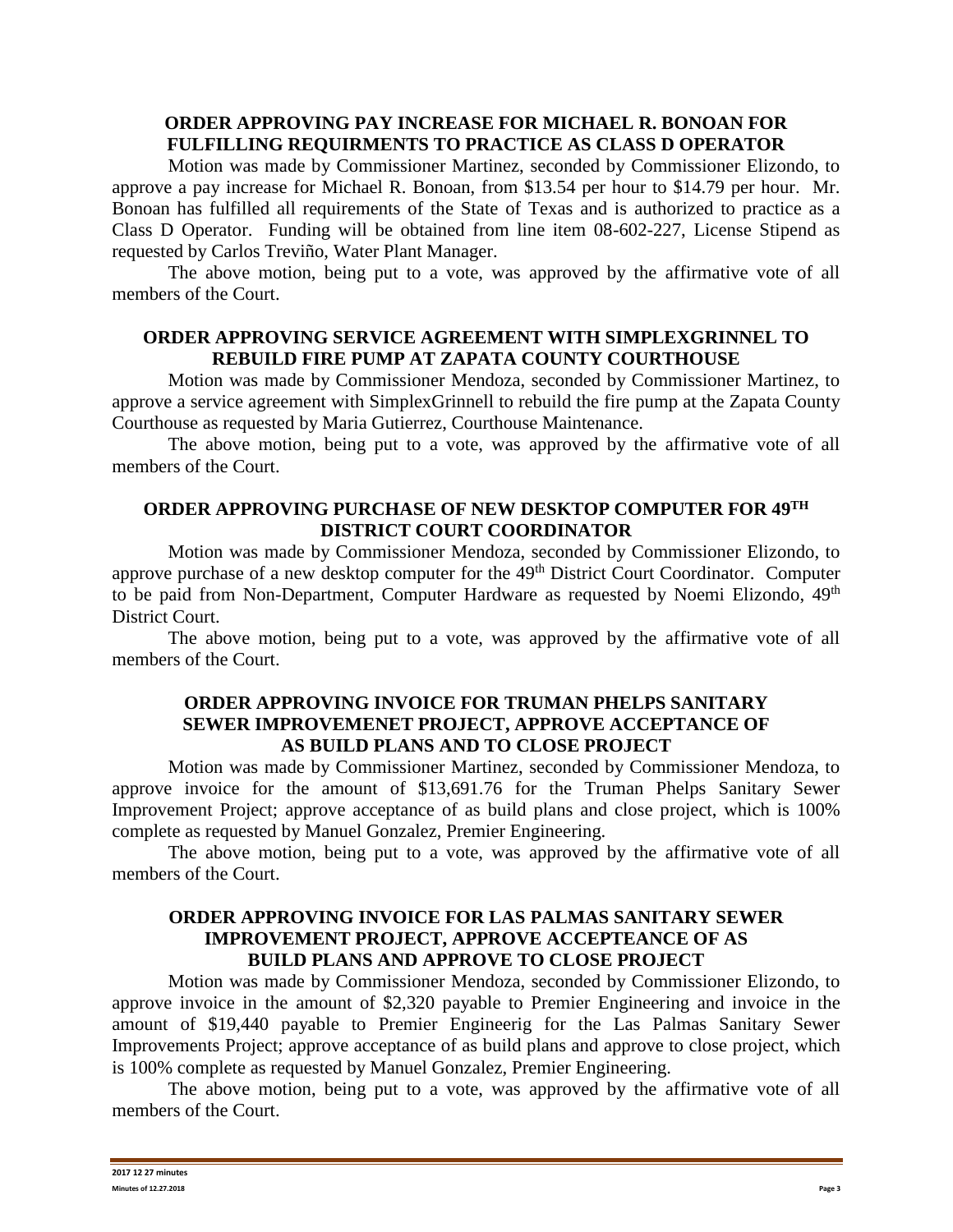### **ORDER APPROVING INVOICE FOR VELEÑO LIFT STATION PROJECT AND PROJECT REVIEW**

Motion was made by Commissioner Martinez, seconded by Commissioner Mendoza, to approve invoice for \$27,750 payable to Guzman-Juarez Backhoe Services for the Veleño Lift Station Project as requested by Manuel Gonzalez, Premier Engineering. Project is 97% complete and only needs fending around lift station.

The above motion, being put to a vote, was approved by the affirmative vote of all members of the Court.

## **ORDER APPROVING MEMORANDUM OF UNDERSTANDING BETWEEN ZAPATA COUNTY AND THE OFFICE OF THE ATTORNEY GENERAL – CHILD SUPPORT DIVISION**

Motion was made by Commissioner Martinez, seconded by Commissioner Mendoza, to approve a Memorandum of Understanding between Zapata County and the Office of the Attorney General – Child Support Division to install network equipment in the Zapata County Commissioners Courtroom as requested by Alvaro Copa, Texas Attorney General – Child Support Division Program Specialist.

The above motion, being put to a vote, was approved by the affirmative vote of all members of the Court.

#### **ORDER APPROVING INSTALLATION OF STREET LIGHTS**

Motion was made by Commissioner Martinez, seconded by Commissioner Mendoza, to approve the installation of street light at the following location:

a. 902 Fresno Street, Zapata townsite, Block 51, Lot 6

as requested by Hon. Paco Mendoza, Commissioner, Pct. 1.

The above motion, being put to a vote, was approved by the affirmative vote of all members of the Court.

Motion was made by Commissioner Martinez, seconded by Commissioner Mendoza, to approve the installation of a street light at the following location:

a. 4115 Cantera

b. 110 Yaya Drive, Rhoda Maria Subdivision

as requested by Hon. Olga Elizondo, Commissioner, Pct. 2.

The above motion, being put to a vote, was approved by the affirmative vote of all members of the Court.

# **MOTION WAS MADE BY COMMISSIONER MENDOZA, SECONDED BY COMMISSIONER MARTINEZ, TO ENTER INTO EXECUTIVE SESSION**

# **MOTION WAS MADE BY COMMISSIONER MENDOZA, SECONDED BY COMMISSIONER MARTINEZ, TO RETURN TO REGULAR SESSION**